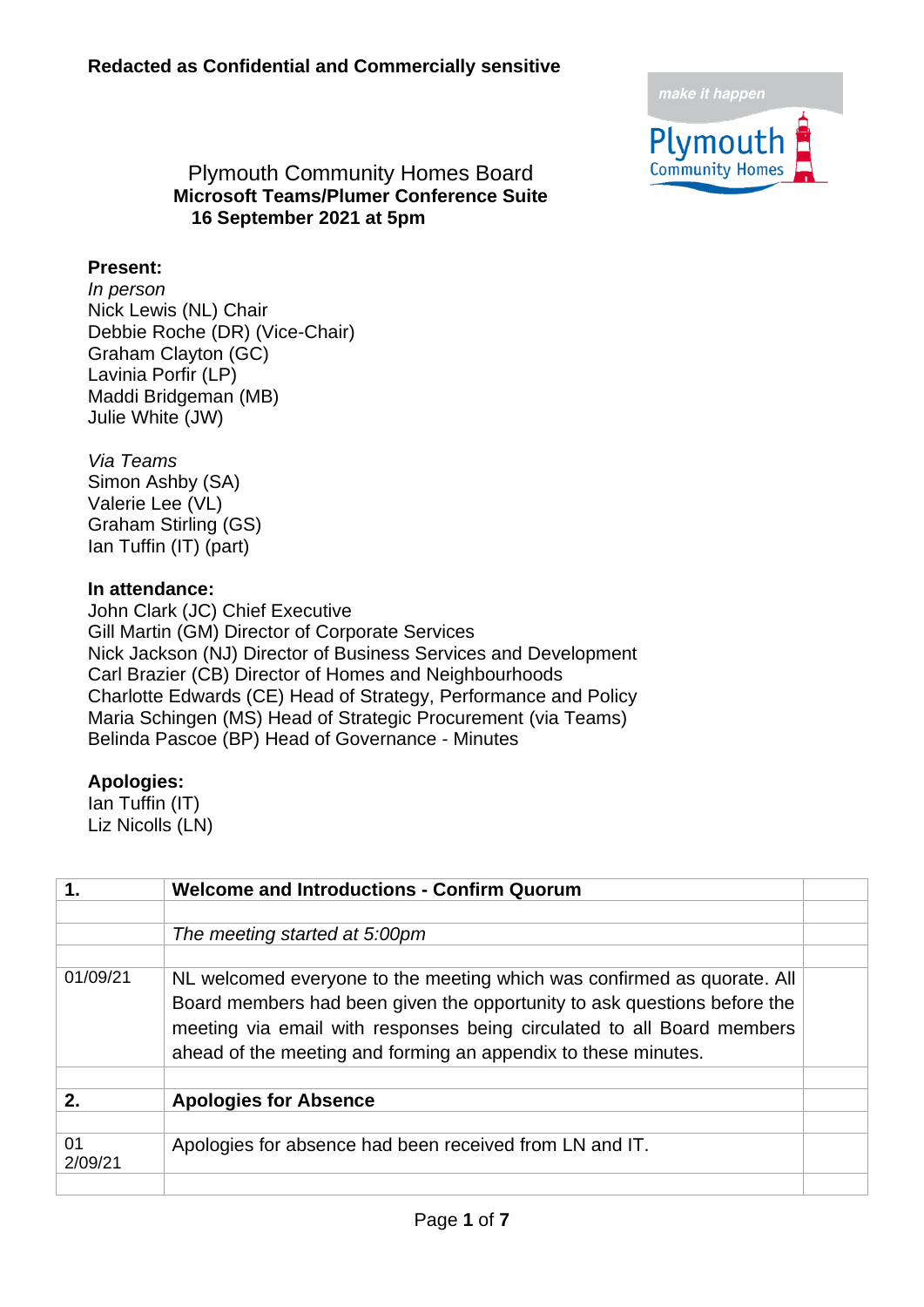| 3.       | <b>Declarations of Interest</b>                                                                                                                                                                              |  |
|----------|--------------------------------------------------------------------------------------------------------------------------------------------------------------------------------------------------------------|--|
|          |                                                                                                                                                                                                              |  |
| 03/09/21 | The guidance on declaring an interest was noted                                                                                                                                                              |  |
| 4.       | Minutes of the Previous Meeting: 29 July 2021                                                                                                                                                                |  |
|          |                                                                                                                                                                                                              |  |
| 04/09/21 | The minutes from the meeting on the 29 July 2021 were discussed, and it<br>was confirmed that the minutes were a correct record of the meeting and<br>that they could be electronically signed by the Chair. |  |
|          |                                                                                                                                                                                                              |  |
| 5.       | Redacted written resolutions of Previous Meeting: 29 July 2021                                                                                                                                               |  |
| 05/09/21 | The proposed redactions were reviewed and approved by the PCH Board to<br>be published on the PCH Website in line with the PCH Transparency policy.                                                          |  |
| 6.       | <b>Matters Arising</b>                                                                                                                                                                                       |  |
|          |                                                                                                                                                                                                              |  |
| 06/09/21 | There were no matters arising.                                                                                                                                                                               |  |
|          |                                                                                                                                                                                                              |  |
| 7.       | <b>Minute Action Log and Resolution Tracker</b>                                                                                                                                                              |  |
|          |                                                                                                                                                                                                              |  |
| 07/09/21 | The Minute Action Log and Resolution Tracker were reviewed                                                                                                                                                   |  |
| 8.       | <b>Decisions since last meeting</b>                                                                                                                                                                          |  |
|          |                                                                                                                                                                                                              |  |
| 08/09/21 | There have been no Efficient or urgent Decisions since the last meeting on<br>29 July 2021.                                                                                                                  |  |
| 9.       | <b>Briefing papers since last meeting</b>                                                                                                                                                                    |  |
|          |                                                                                                                                                                                                              |  |
| 09/09/21 | There have been no briefing papers since the last meeting.                                                                                                                                                   |  |
|          |                                                                                                                                                                                                              |  |
| 10.      | <b>Chairs Urgent Business</b>                                                                                                                                                                                |  |
| 10/09/21 | There was no Chairs urgent Business                                                                                                                                                                          |  |
|          |                                                                                                                                                                                                              |  |
| 11.      | <b>Committee Minutes Circulated</b>                                                                                                                                                                          |  |
|          |                                                                                                                                                                                                              |  |
| 11/09/21 | Development Committee - 22 July<br>Customer Focus Committee - 5 August<br>$PCHR - 20$ July<br>PCHE - 27 July                                                                                                 |  |
| 12.      | <b>Customer Focus Committee Update 5 August 2021</b>                                                                                                                                                         |  |
|          |                                                                                                                                                                                                              |  |
| 12/09/21 | LP advised the Board that CFC members had met to discuss and agree that<br>the topics for the independent reviews they will commission are:                                                                  |  |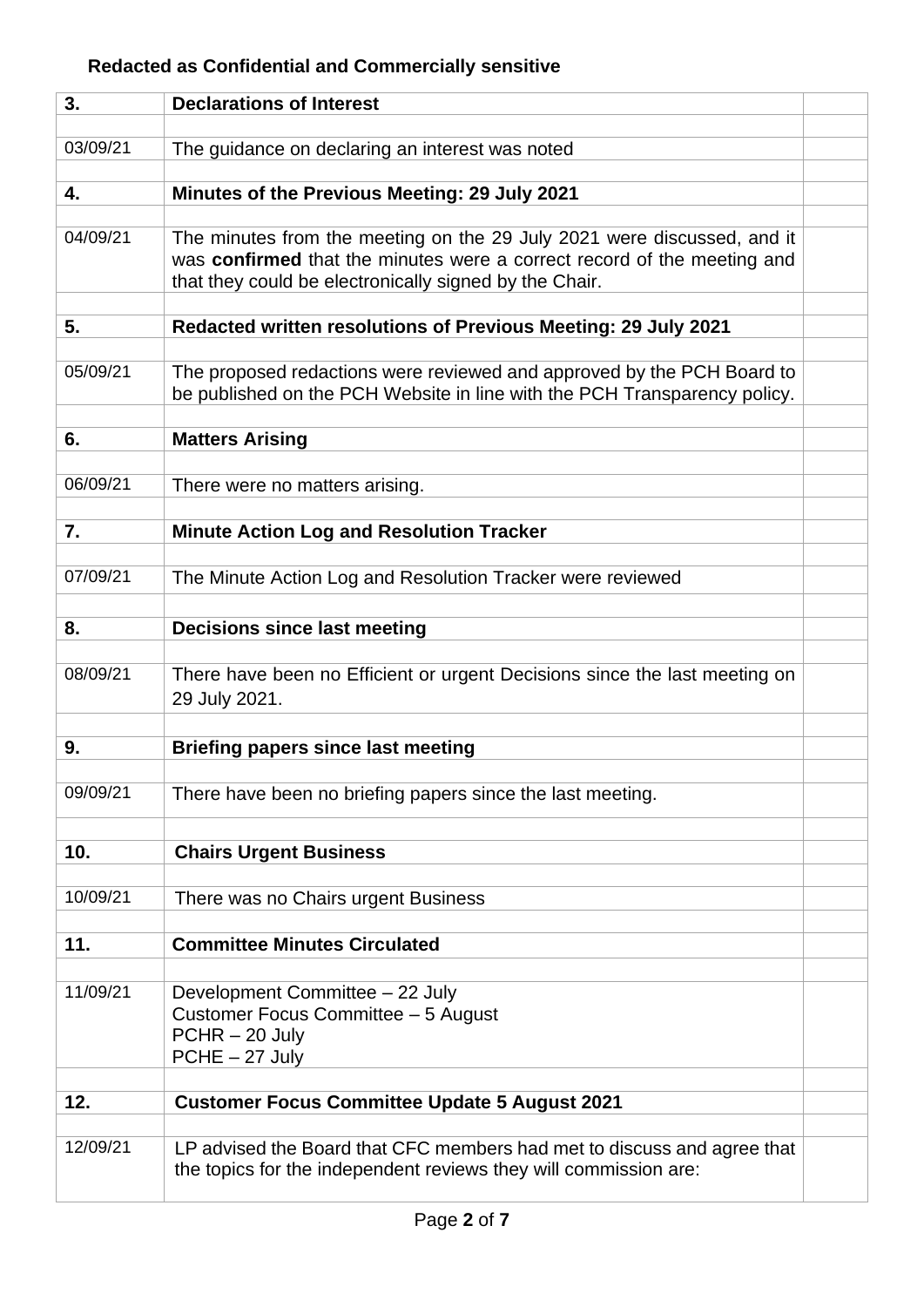|          | How PCH tackles social housing stigma<br>$\bullet$                                                                                                                                                                                                                                                                                                                                                                                                                                                      |  |
|----------|---------------------------------------------------------------------------------------------------------------------------------------------------------------------------------------------------------------------------------------------------------------------------------------------------------------------------------------------------------------------------------------------------------------------------------------------------------------------------------------------------------|--|
|          | Understanding if the Covid-19 pandemic has significantly affected the<br>$\bullet$<br>well-being and mental health of our residents, who has been most<br>adversely affected, how we can help and who we can partner with to<br>provide support                                                                                                                                                                                                                                                         |  |
| 13/09/21 |                                                                                                                                                                                                                                                                                                                                                                                                                                                                                                         |  |
|          | At the meeting in August the Committee had received a presentation which<br>provided an overview of resident engagement and the health check<br>planned as part of updating the Resident Involvement Strategy. There had<br>been a discussion about the possibility of extending the existing Learn for<br>Free offer to include support for residents in accessing employment with<br>larger employers. A role description for Tenant Champions will be presented<br>to a future meeting for approval. |  |
|          | The CFC had also received an update on resident scrutiny, including the<br>report following the task and finish group looking into "Getting hold of the<br>right person at PCH". The next topic is about contractors' interactions with<br>PCH residents.                                                                                                                                                                                                                                               |  |
|          | The Committee have also discussed how to make it easier for residents to<br>contact their housing officers, with an online tool used at Live West to be<br>investigated further.                                                                                                                                                                                                                                                                                                                        |  |
| 14/09/21 | Finally, LP acknowledged the ongoing support to residents that is in place<br>following the tragic events at Keyham, and the CFC will receive an update<br>at its next meeting.                                                                                                                                                                                                                                                                                                                         |  |
|          |                                                                                                                                                                                                                                                                                                                                                                                                                                                                                                         |  |
|          |                                                                                                                                                                                                                                                                                                                                                                                                                                                                                                         |  |
| 13       | <b>Annual Report</b>                                                                                                                                                                                                                                                                                                                                                                                                                                                                                    |  |
|          |                                                                                                                                                                                                                                                                                                                                                                                                                                                                                                         |  |
| 15/09/21 | CE presented the 2021 Annual Report for Residents which was an overview<br>of PCH's performance against its key metrics and strategic plan during the<br>2020/21 financial year.                                                                                                                                                                                                                                                                                                                        |  |
|          | This year's Annual Report was developed with a group of involved residents.                                                                                                                                                                                                                                                                                                                                                                                                                             |  |
|          | Based on positive feedback from previous years the report was presented<br>using animations however for those preferring a written document a leaflet<br>was also produced.                                                                                                                                                                                                                                                                                                                             |  |
|          |                                                                                                                                                                                                                                                                                                                                                                                                                                                                                                         |  |
| 16/09/21 | As a result of questions, the following was discussed and clarified:                                                                                                                                                                                                                                                                                                                                                                                                                                    |  |
|          | There was positive feedback for the report and animation. It was raised that<br>PCH achieves a lot whilst charging lower rents and it was felt that this needs<br>to be highlighted more in future reports, as PCH is achieving more for less.                                                                                                                                                                                                                                                          |  |
|          | It was noted that this information is in the annual accounts, but it was agreed<br>that residents don't necessarily realise that this is the case.                                                                                                                                                                                                                                                                                                                                                      |  |
|          |                                                                                                                                                                                                                                                                                                                                                                                                                                                                                                         |  |
| 17/09/21 | The PCH Board approved the 2021 Annual Report for Residents                                                                                                                                                                                                                                                                                                                                                                                                                                             |  |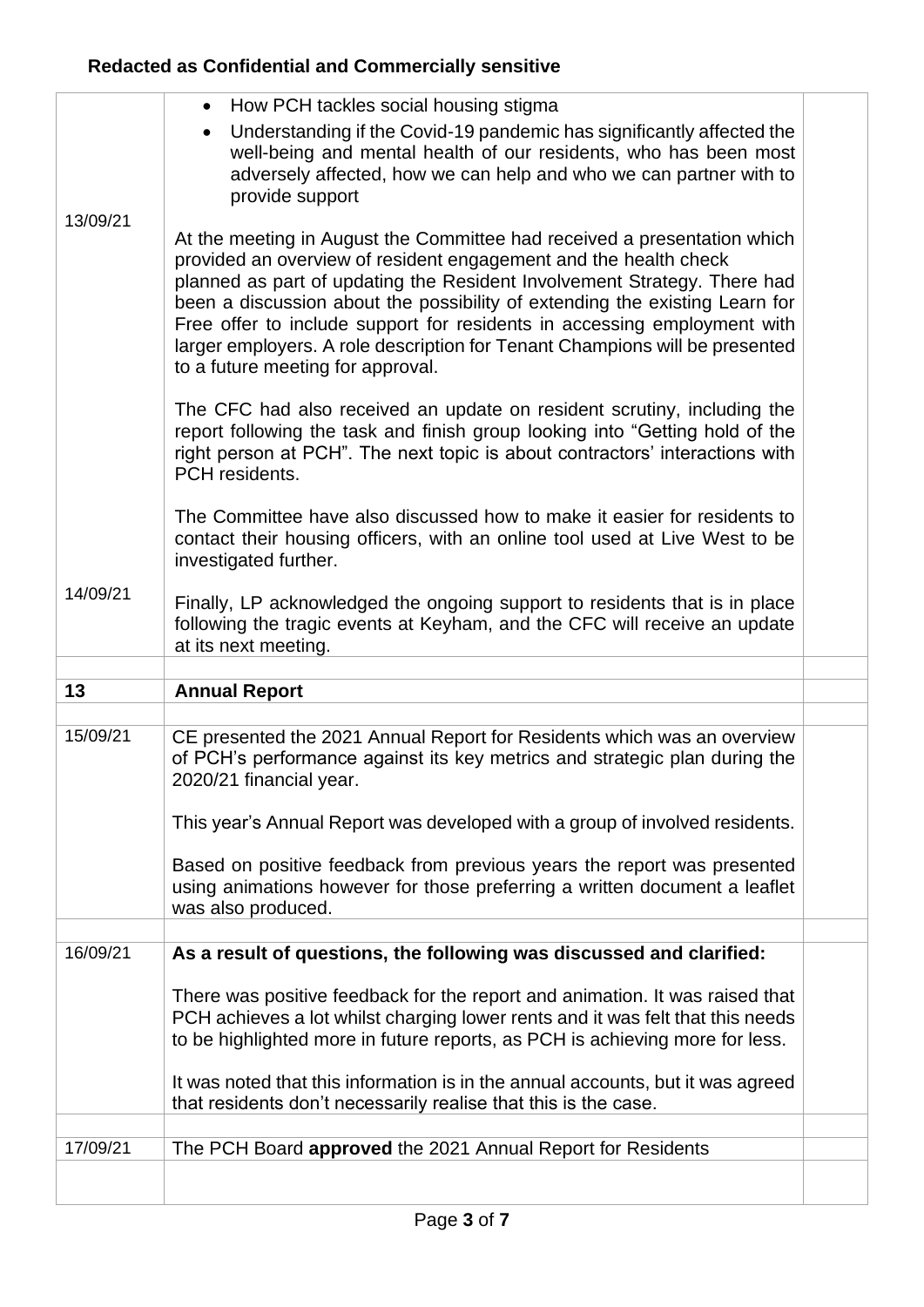| 14       | <b>Environmental Social &amp; Governance (ESG) Report</b>                                                                                                                                                                                                                                                                                                                                                                                                                         |  |
|----------|-----------------------------------------------------------------------------------------------------------------------------------------------------------------------------------------------------------------------------------------------------------------------------------------------------------------------------------------------------------------------------------------------------------------------------------------------------------------------------------|--|
| 18/09/21 | CE presented PCH's ESG report. The report was produced primarily to<br>inform investors about the organisation's performance across all three areas<br>but was also an opportunity to review what had been achieved through the<br>year.                                                                                                                                                                                                                                          |  |
|          | Key aspects of the report were:                                                                                                                                                                                                                                                                                                                                                                                                                                                   |  |
|          | <b>Environment:</b>                                                                                                                                                                                                                                                                                                                                                                                                                                                               |  |
|          | PCH continued to be certified to the ISO14001:2015 standard for<br>$\overline{\phantom{a}}$<br>environmental management<br>The carbon footprint of the business was 616 tonnes, which was lower<br>than the previous year mainly due to the pandemic and closure of<br><b>Manufacturing Services.</b><br>PCH continued to divert 99% of their waste from landfill despite the waste<br>$\overline{\phantom{a}}$<br>provider experiencing operational issues during the lockdowns. |  |
|          | <b>Social</b>                                                                                                                                                                                                                                                                                                                                                                                                                                                                     |  |
|          | PCH acquired 97 new homes for rent or shared ownership<br>$\overline{\phantom{a}}$<br>100% of homes that required a fire risk assessment had received one<br>$\overline{\phantom{a}}$<br>Resident satisfaction with PCH was 91.2% at the last survey                                                                                                                                                                                                                              |  |
|          | Governance                                                                                                                                                                                                                                                                                                                                                                                                                                                                        |  |
|          | The regulator continued to grade at G1 for Governance and V1 for<br>$\overline{\phantom{a}}$<br>financial viability, the highest possible grading.                                                                                                                                                                                                                                                                                                                                |  |
| 19/09/21 | As a result of questions, the following was discussed and clarified:                                                                                                                                                                                                                                                                                                                                                                                                              |  |
|          | It was felt that whilst this was a good report, it would be even better when it<br>is more PCH centric. It was noted that last year's report was significantly<br>longer, and this year has been condensed down to 3 pages – primarily<br>because of resourcing issues – and that there will be more information next<br>year.                                                                                                                                                    |  |
| 20/09/21 | The Board approved the Environmental Social & Governance (ESG) Report.                                                                                                                                                                                                                                                                                                                                                                                                            |  |
|          |                                                                                                                                                                                                                                                                                                                                                                                                                                                                                   |  |
| 15       | 6 Month Procurement Update- redacted as commercially sensitive                                                                                                                                                                                                                                                                                                                                                                                                                    |  |
| 21/09/21 | MS presented the procurement projects for the next 36 months for<br>delegation of contract approval to EMT directors (in accordance with<br>Contract Standing Orders). This was a rolling list which included all known<br>procurements for the foreseeable future requiring Board delegation.                                                                                                                                                                                    |  |
| 22/09/21 | A review of supply chain actions and performance was also presented<br>including stores and fleet performance, spend (SME/PL Postcode), and<br>progress in implementing the Supply Chain Strategy.                                                                                                                                                                                                                                                                                |  |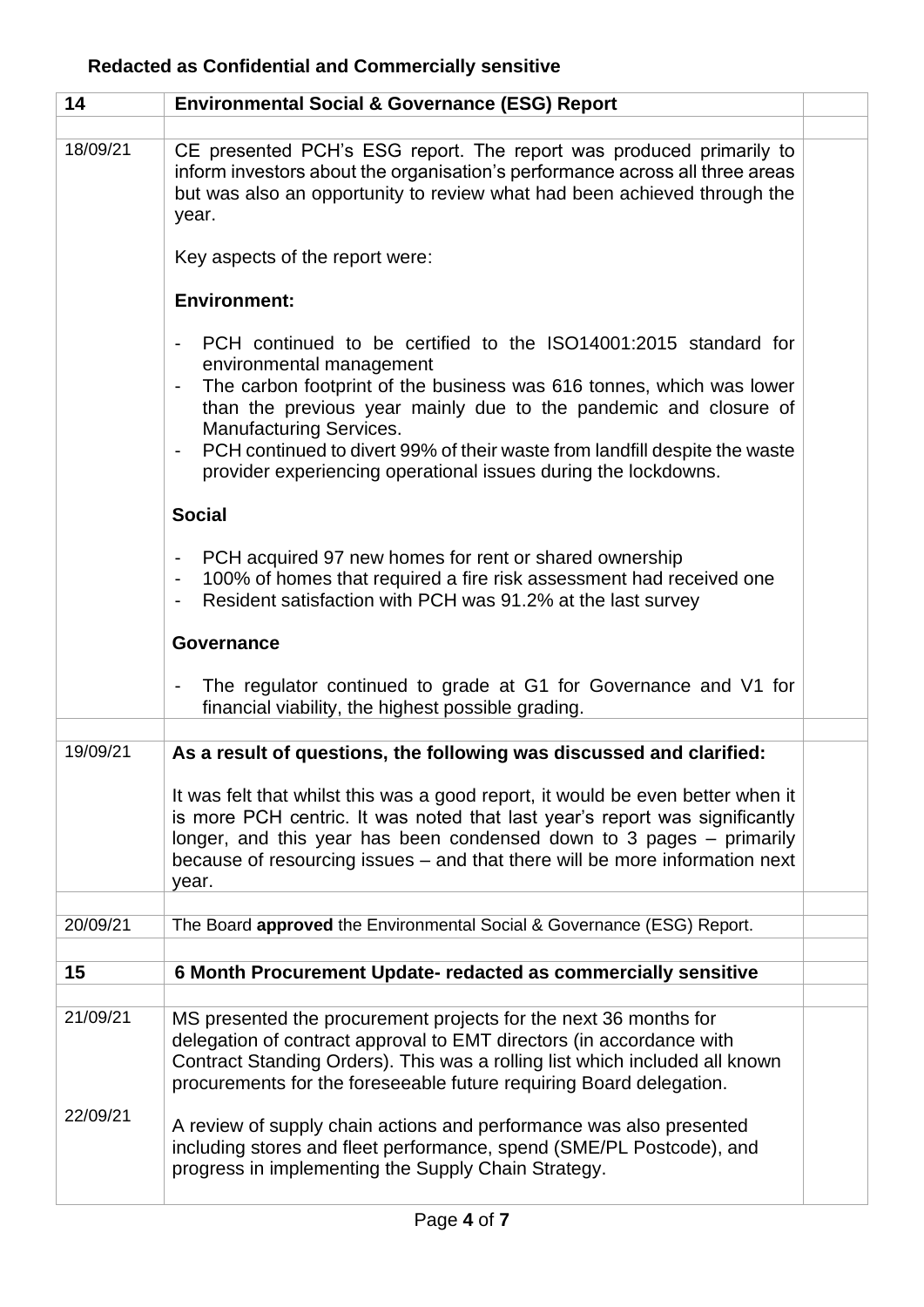| 23/09/21 | It was highlighted that there are significant pressures arising in terms of<br>pricing and materials shortages,                                                                                                                                                                                                                                                                                                   |  |
|----------|-------------------------------------------------------------------------------------------------------------------------------------------------------------------------------------------------------------------------------------------------------------------------------------------------------------------------------------------------------------------------------------------------------------------|--|
|          |                                                                                                                                                                                                                                                                                                                                                                                                                   |  |
|          |                                                                                                                                                                                                                                                                                                                                                                                                                   |  |
| 24/09/21 | It was also noted that in terms of carbon neutrality, an assessment of the<br>PCH Fleet has led to the conclusion that the infrastructure in Plymouth<br>doesn't allow for a wholescale move to electric vehicles. However,<br>alternatives are being looked at. Vehicles will be replaced on a like for like<br>basis for the next couple of years.                                                              |  |
| 25/09/21 | As a result of questions, the following was discussed and clarified:                                                                                                                                                                                                                                                                                                                                              |  |
|          |                                                                                                                                                                                                                                                                                                                                                                                                                   |  |
|          | There was disappointment that PCH would have no electric vehicles in the<br>near future but the Board supported the rationale for the decision. It was<br>also noted that there are likely to be new developments including hydrogen<br>powered vehicles, so it makes sense to delay any changes to Fleet.<br>It was also noted that it has just been announced that all new homes must<br>have vehicle chargers. |  |
| 26/09/21 | The Board:                                                                                                                                                                                                                                                                                                                                                                                                        |  |
|          | 1. Acknowledged the updates and <b>approved</b> the rolling list of<br>contracts/requirements to be tendered and extended and delegated<br>authority for final approval on contracts to EMT directors, indicating<br>any exemptions to the delegation (which will need to have Board<br>approval)<br>2. Noted the performance and Supply Chain Strategy implementation<br>progress.                               |  |
| 16       | <b>Governance Framework Updates</b>                                                                                                                                                                                                                                                                                                                                                                               |  |
|          |                                                                                                                                                                                                                                                                                                                                                                                                                   |  |
| 27/09/21 | presented the Governance Framework updates which contained<br>BP.<br>amendments to the Board co-optee policy, the Board conflicts of interest<br>policy and the Board effectiveness policy and the CEO Remuneration policy<br>and process, in line with the requirements of the NHF Code of Governance<br>2020.                                                                                                   |  |
|          |                                                                                                                                                                                                                                                                                                                                                                                                                   |  |
| 28/09/21 | The Board:<br>1. Agreed the amendments to the<br>Board co-optee policy (appendix A of the report)<br>Board conflicts of interest policy (appendix B of the report)<br>Board effectiveness policy (appendix C of the report)<br>CEO remuneration policy and process (appendix D of the report)                                                                                                                     |  |
|          | along with the associated amendments to the overarching Governance                                                                                                                                                                                                                                                                                                                                                |  |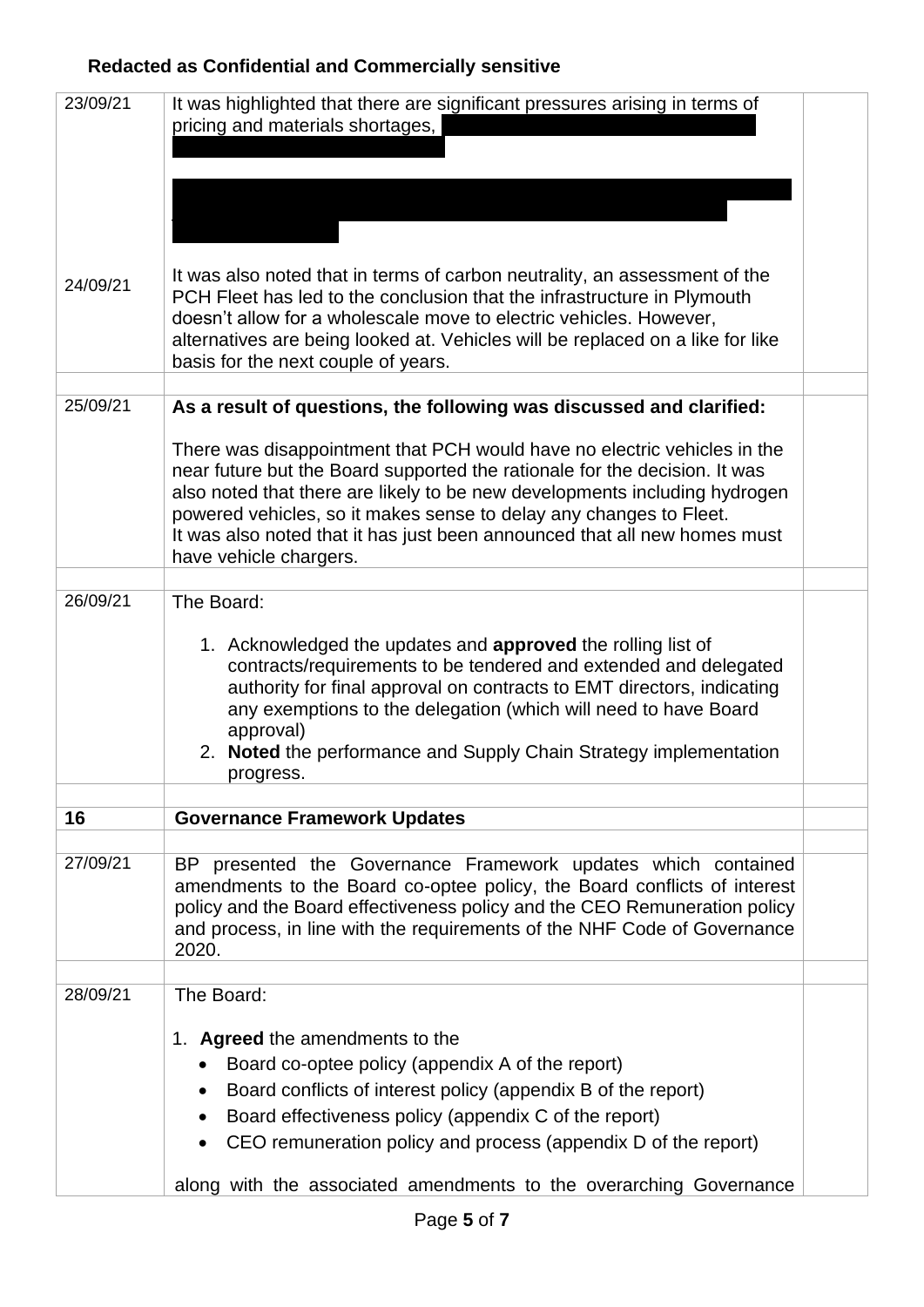|                      | Framework.                                                                                                                                                                                                               |  |
|----------------------|--------------------------------------------------------------------------------------------------------------------------------------------------------------------------------------------------------------------------|--|
| 17                   | <b>Appointment of Company Secretary</b>                                                                                                                                                                                  |  |
| 29/09/21             | BP presented the report which asked the Board to formally appoint Lucy<br>Rickson to the role of Company Secretary with effect from 25 <sup>th</sup> October 2021.<br>BP will step down from this role on the same date. |  |
| 30/09/21             | The Board approved:<br>1. The appointment of Lucy Rickson as Company Secretary to Plymouth<br>Community Homes with effect from 25 <sup>th</sup> October 2021.                                                            |  |
| 18                   | <b>Barclays Facility- Redacted as Confidential</b>                                                                                                                                                                       |  |
| 31/09/21             |                                                                                                                                                                                                                          |  |
| 32/09/21             |                                                                                                                                                                                                                          |  |
| 33/09/21<br>34/09/21 |                                                                                                                                                                                                                          |  |
|                      |                                                                                                                                                                                                                          |  |